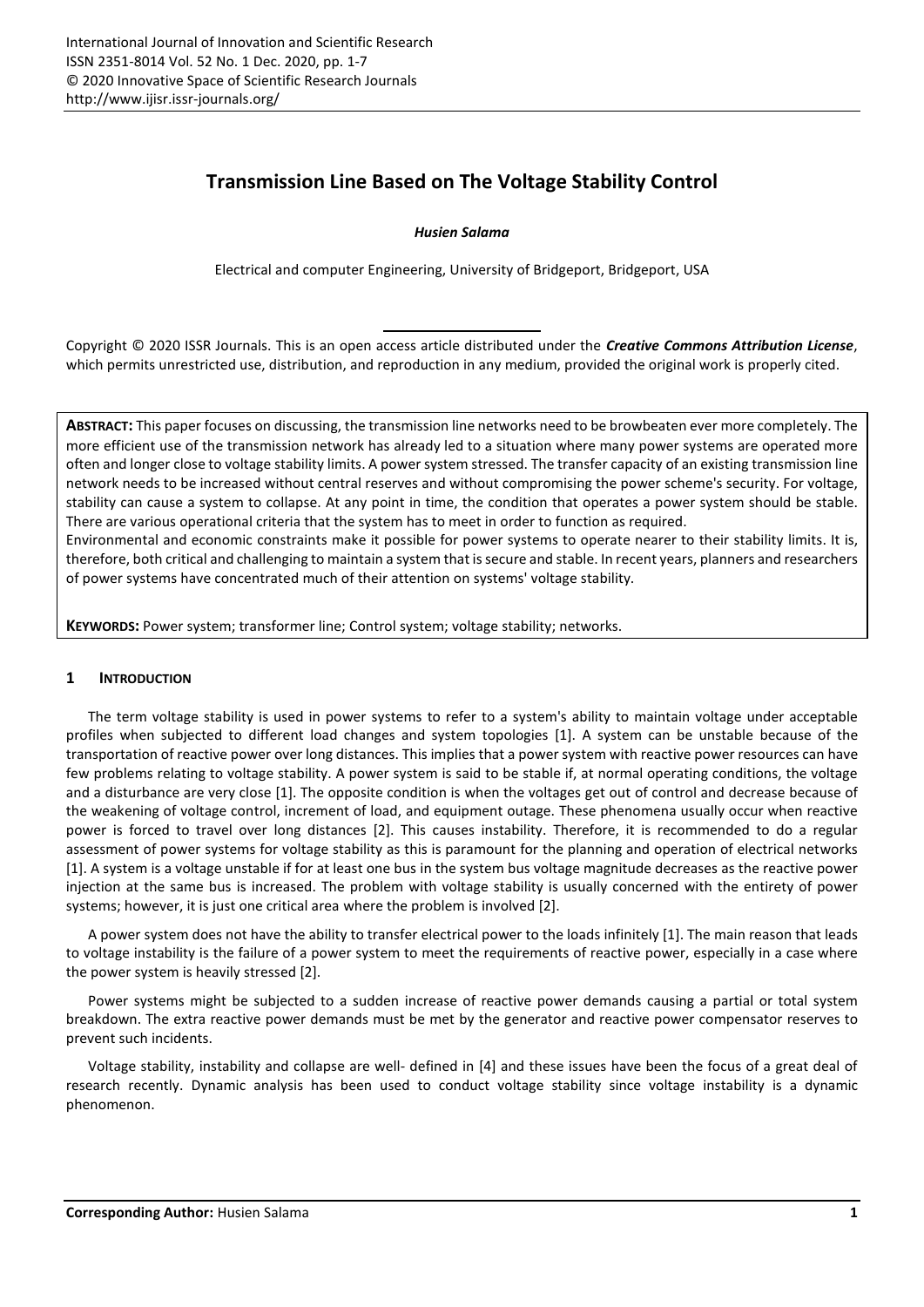Nevertheless, static voltage stability analysis is widely used in voltage stability research, as the static analysis is not overly complicated, and requires low calculation time. The static analysis provides an accurate analysis method for handling mostly short disturbances, while dynamic analysis analyzes massive load disturbances.

Managing power systems is increasingly becoming difficult because of various reasons that relate to the current power systems. Firstly, operations of power systems require little or no supervision due to the increase in the need to transfer power over long distances [1]. Secondly, these power systems operate under limits close to security, while thirdly, there are environmental constraints that make it hard for transmission networks to be expanded [2]. From a layman's point of view, the numerous cases of blackouts reported daily are primarily caused by the voltage instability of powersystems [1]. For this reason, voltage instability has become a significant point of concern among engineers and power system researchers [2].

Voltage instability can also be contributed to by other factors. They include a voltage control action, the nature and characteristics of the device that compensates reactive power, load characteristics, and generator reactive power limits [2]. Therefore, the power systems cannot transfer power over a long distance because there is a large amount of reactive power required at an absolute value of distance. Simultaneously, because there istoo much loss of reactive power, it becomes difficult for reactive power to be transferred [1]. The high loss of reactive power is mainly due to the need to produce voltage control in the control area [2].

There are reasons which researchers have identified to make it harder for the management of power systems. Different power systems compete for profits and producing services at a lower cost. This competition leads to a long duration that the systems must operate close to stability limits and security.

As earlier identified, environmental constraints is also a major reason for preventing further expansion of the transmission networks [2]. They severely limit transmission networks from expanding. Near the load centers, environmental constraints prevent transmission networks from expanding. This is argued to have a negative influence on the stability of the power systems [1].

The underlying reason for this negative influence is the increasing distance between a load and a generator. When the distance increases, the voltage support is reduced. In a market marked with deregulation, there is a need to have a new power flow control and a new type of voltage. However, the currently used power systems are not designed for [2] in Fig.1 shown the transmission line [6].



*Fig. 1. Transmission line*

## **2 TYPES OF TRANSMISSION LINES**

The different types of transmission lines include the following in Fig2.

#### **OPEN WIRE TRANSMISSION LINE**

The two-wire transmission lines are straightforward, low cost, and easy to maintain over short distances. It consists of a pair of parallel conducting wires separated by a uniform length. Another name of an open-wire transmission line is a parallel wire transmission line.

#### **COAXIAL TRANSMISSION LINE**

The two conductors are placed coaxially and filled with dielectric materials such as air, gas, or concrete. These cables are used in CC systems, digital systems, computer network connections, internet connections, and Fiber cables.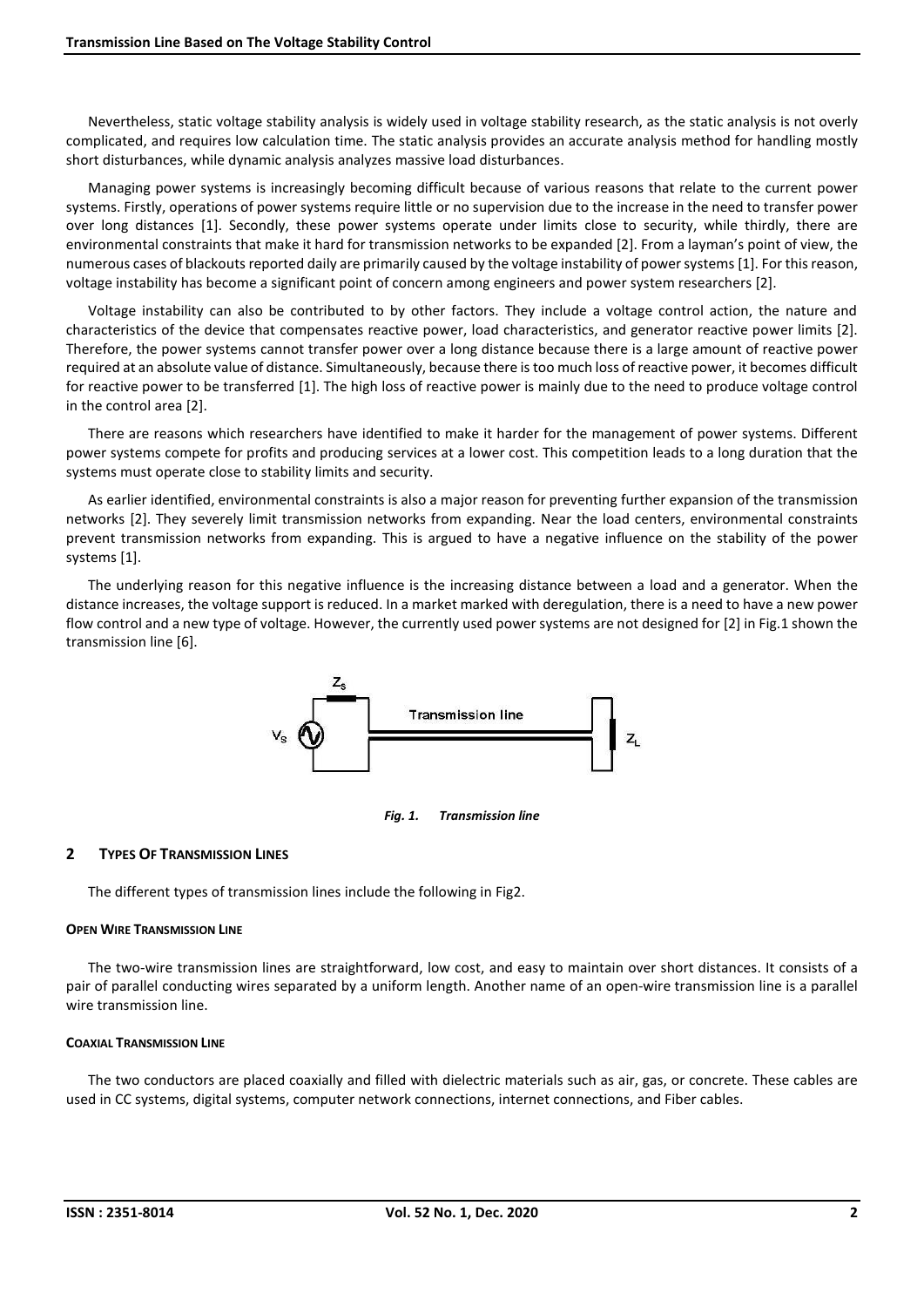#### **OPTIC FIBER TRANSMISSION LINE**

long distance which is used to send signals over a long distance with little loss in signal. The optic fiber cables are used as light guides used for data transmission and applications.

#### **WAVE GUIDES**

Most of the electromagnetic energy moves from one pace to another; their types of waveguides are dielectric waveguides and optical fiber communication.



*Fig. 2. Types of Transmission lines*

This chapter seeks to review the different techniques, both traditional and current, which are applied to mitigate the voltage stability issues. The chapter also looks the various types of voltage stability. There are two main classifications of voltage instability: short term instability and long-term instability [3].

Voltage stability can cause a system to collapse. At any point in time, the condition that operates a power system should be stable. There are various operational criteria that the system has to meet in order to function as required [1]. Environmental and economic constraints make it possible to for power systems to operate nearer to their stability limits. It is therefore both important and challenging to maintain a system that is secure and stable. In recent years, planners and researchers of power system have concentrated much of their attention on voltage stability of systems [1].

The corresponding dynamics of these two categories are referred to as short term and long dynamics, respectively. Within the transient or short-term scale, various dynamics fall under it [2]. They include the governor dynamics, turbines, excitation systems, and automatic voltage regulators. When we talk about the transient or short term, it implies a few seconds of transmission. Additionally, HDVC interconnections, electronically operated loads, and induction motors are also included in the short-term category [1]. When voltage instability occurs during the short-term time frame, it usually results from loss synchronism or rotor angle imbalance.

For long term time frames, the main components which operate under this time scale include boilers, limiters, and transformer tap changers. Ideally, the long-term time frame usually lasts between a few minutes up to ten minutes [2]. Voltage stability does occur in the long-term time frame. And the primary cause for this is the large electrical distance that is created between the load and the generator. However, this depends on the power system's detailed topology [3].

This is in the presence of a distributed generation. The chapter will investigate both induction machine and synchronized machine distributed generation. As a result, there will be a clear presentation of voltage instability that is caused by:

- Long term large disturbance
- Transient voltage instability,
- Finally, the chapter will present the impact of the distributed generations and their possible modes of operation [2].
- Long term small disturbance

The previous chapter also looked at the transient voltage instability and showed that it appears in different forms which are caused by various mechanisms. This therefore implies that investigation of voltage stability is important for one to comprehensively develop an understanding of the impact of induction machine and synchronous machine distributed generation on voltage stability [3]. Similarly, investigating voltage stability is important to further understand the impact on long term large disturbance, long term small disturbance, and transient voltage stabilities. Researchers have also argued for the need to further evaluate the operational impact of induction machine distributed generation and synchronous machine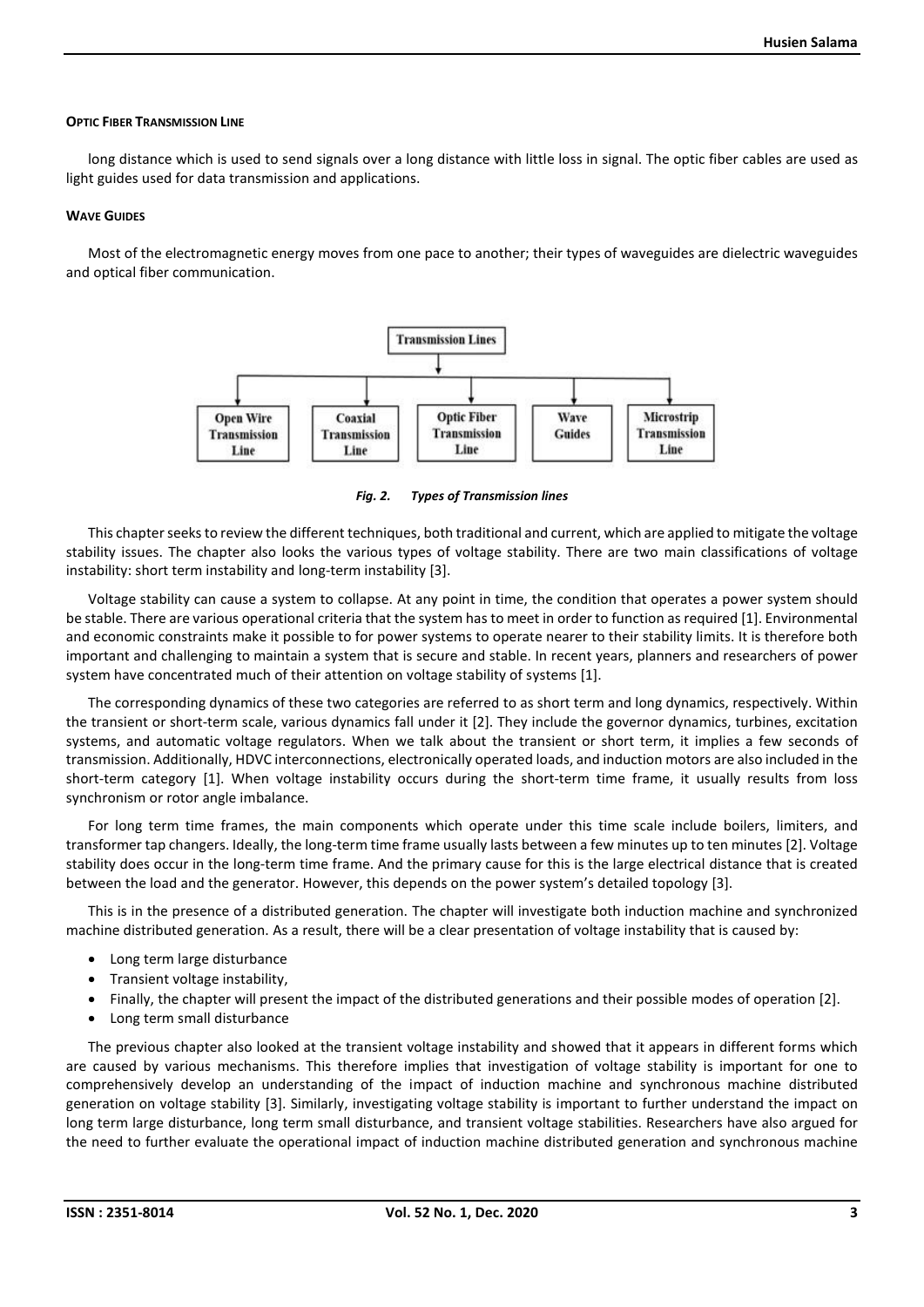distributed generation on the various mechanisms of voltage instability. Before presenting the small case study, it would be best to first understand the dynamic characteristics of a distributed generation [3].

From previous chapters it is clear that the when the transmission loading is increased, the power system is brought closer to voltage instability. When power is generated locally from a distributed generation, it increases the load ability of the system of distribution [2]. Using PV curves, one can show how the reactive power support in a system of distribution helps to increase the capabilities of power transfer. Reactive power has to be provided locally because it is difficult to transmit it over long distances [3].

Hence the presence of distributed generation that produces reactive power helps to increase the capability of power transfer from a transmission network to a system of distribution [2]. At the same time, the presence of distributed generation that absorbs reactive power has the capacity to decrease the capabilities of power transfer. The evidence of this has been shown in numerous studies where induction machine distributed generation decreased load ability but the presence of synchronous machine distributed generation increases load ability [2].

A distributed generation can either be induction or synchronous. The figure below helps to illustrate how both disturbed generations are structured.

Synchronous distributed generation has the ability to remain stable even when a grid faults [3]. This ability is attributed to the stability of rotor angle. The rotor angle stability is determined using the critical area method or what is commonly known as the equal area criterion [3].

Synchronous distributed generation affects voltage stability thereby making a matter of interest for this paper and particularly this chapter.

Thus, in order to get a glimpse of how synchronous distributed generation has a dynamic performance, one can consider a HV bus which has a three phased fault. The terminal voltage of a generator is significantly reduced due to the fault that occurs in the grid. The generator will keep on supplying reactive power as the faults continues. This keeps the terminal voltage of the distributed generation at a higher level than that at the faulted point as the fault continues [3]. When the terminal voltage of a distributed generation reduces, the capability of the distributed generation to deliver power is decreased [3]. A generator cannot return to its state prior the fault if there is an increase in the rotor angle to the extent that it passes the critical angle. These are the phenomena that explain the dynamic performance of a synchronous distribution generation [3]. In Fig3. Shown the voltage Stability



*Fig. 3. Voltage Stability*

From this analysis, it is clear that the synchronous distribution generation provides support for voltage during a system fault. It does this by supplying reactive power as the fault occurs. From this point of view, it can be argued that synchronous distributed generation helps to reduce problems relating to transient voltage instability. Induced machine distributed generation has been explained in the previous section of this chapter. It has been discussed that induced distributed generation has the ability to remain stable even when a fault occurs in a grid as a result of voltage stability. In order to further understand and explain the dynamic operation of an induced distribution generation, we will consider the same examples used to describe the dynamic performance of a synchronous distributed generation. In the example, there is a system with a HV bus in which a three phased fault occurs. The first fault last for about 0.4 seconds but the generator still remains stable. The second fault lasts for 65 seconds but the induced generator becomes unstable [2].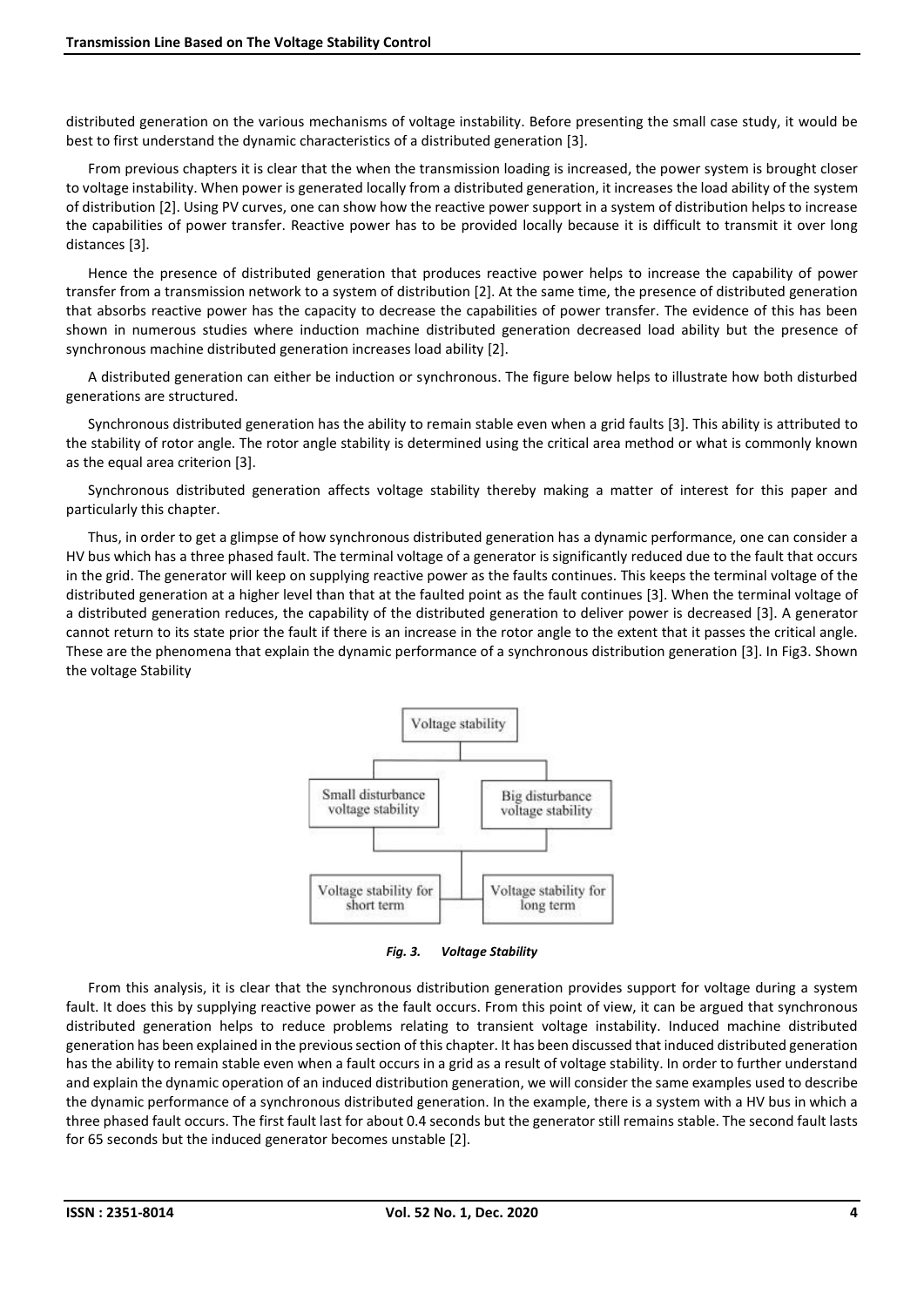To explain the performance of the induced generator, the following points are noticed [2]. The generator terminal voltage will be significantly reduced as a result of the grid fault. The generator unit is caused to accelerate as a result of a reduction in the delivered active power [2]. Even after clearance of the fault, there is a significantly high speed of the generating unit. The speed is very high compared to that prior the occurrence of the fault [2]. Because of the high speed, there is increased consumption of reactive power in the induced generator. Hence, due to the increase in consumption of reactive power, the terminal voltage of the generator is decreased. But if the speed continues to increase thereby passing the critical speed, it will be hard for the generator to go back to its state before the fault occurred [2].

#### **CASE STUDY**

The following diagram represents voltage stability in the presence of a distributed generated system under study. With a synchronous machine, it was possible to operate at a constant voltage [2]. The changes in the demand of load do not affect the output of the reactive power. There is a local supply of reactive power except when the system of distribution has reactive power in excess due to the shunt capacitor [2]. According to these conditions provided, three synchronous machine distributed generation are examined [2]. The first one operates a unity pf case the second one operates at a lagging pf case, while the final one operates at a constant voltage case [2]. In all the three cases, one general assumption is made; that the synchronous distributed generation operates continuously at a power output of 4 MW [2].

The case is also examined using an induced machine distributed generation. In this case we compensate the induced machine with a shunt capacitor. The capacitor is switched off at various steps. The process of switching on and off the shunt capacitor in the induced machine distributed generation is not usually based on the loading that occurs in the distribution system. This therefore implies that the size of the capacitor will be limited because of overvoltage on minimum load. As previously explained, an induction machine distributed generation causes both over and under voltage in the distribution system.

A maximum distributed generation and a maximum load will cause under voltage to occur. In such cases, voltage at feeder ends and the capacitor compensation will suffer under voltage. Based on the conditions provided, there are operations for the distributed generation which are investigated. They include: an induction distributed generation with a normal capacitor (normal c), with a large capacitor (larger c), and with a larger capacitor plus STATCOM (larger c plus STATCOM). In Fig4. Shown the type of the voltage stability



## **3 RESULTS OF THE CASE STUDY AND PROPOSED SOLUTIONS**

In order to investigate the stability of transient voltage, a bolted three phased fault is applied [2].

The clearing time for the fault is set differently for different distributed generation. In order to analyze the stability of long-term large disturbance voltage, a single phased fault is applied at both lines. And lastly, in order to examine the voltage stability of long-term small disturbance, the load at bus 3 is increased [2].

*Fig. 4. Type of voltage stability*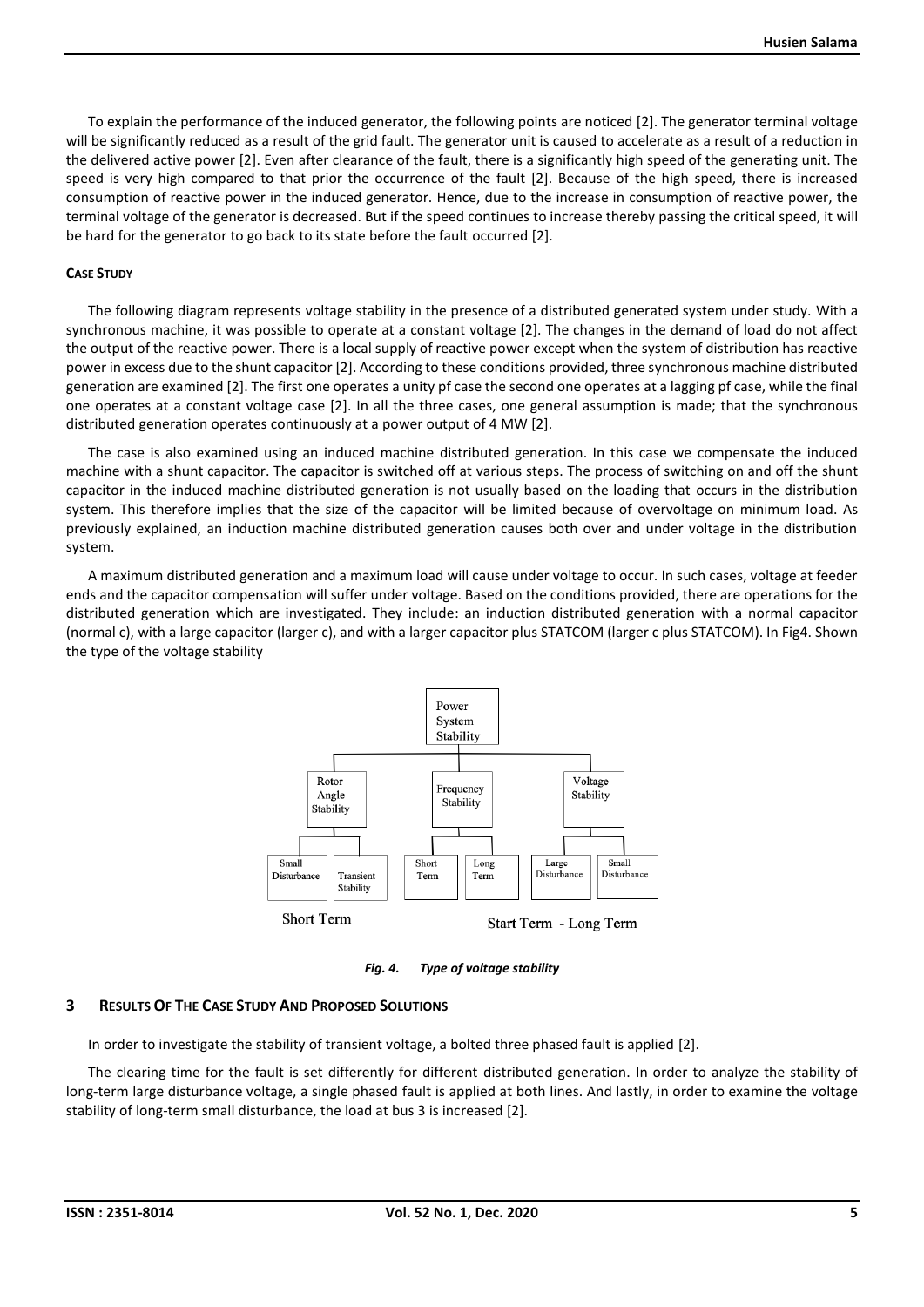#### **IMPACT ON THE STABILITY OF TRANSIENT VOLTAGE**

Using the synchronous machine, the response was as expected. The machine managed to improve the stability of transient voltage within the system of distribution. The primary reason for this is because the machine helps to increase voltage within the system of distribution as the fault continued to occur. As a result, this ensures that the voltage recovers quickly after the fault occurs. Transient voltage instability and showed that it appears in different forms which are caused by various mechanisms [2]. This therefore implies that investigation of voltage stability is important for one to comprehensively develop an understanding of the impact of induction machine and synchronous machine distributed generation on voltage stability [2].

The improvement is not only concentrated in the particular system of distribution connected to the distributed generation but it is also evident in the neighboring systems of distribution. This also means that when one distribution system experiences either a voltage collapse or a voltage recovery, the nearby distribution systems will also experience the same [2].

Using an induction machine distributed generation a lot of reactive power is absorbed immediately after clearance of the fault. The generator terminal voltage is seen to significantly reduce as a result of the grid fault [2]. The generator unit is made to accelerate as a result of a reduction in the delivered active power [2]. Even after clearance of the fault, there is a significantly high speed of the generating unit [2]. The speed is very high compared to that prior the occurrence of the fault. Because of the high speed, there is increased consumption of reactive power in the induced generator. Hence, due to the increase in consumption of reactive power, the terminal voltage of the generator is decreased [4]. But if the speed continues to increase thereby passing the critical speed, it will be hard for the generator to go back to its state before the fault occurred. Managing power systems is increasingly becoming difficult because of various reasons that relates to the current power systems. Firstly, operations of power systems require little or no supervision due to the increase of the need to transfer power over long distances [1]. Secondly, these power systems operate under limits which are close to security while thirdly there are environmental constraints that make it hard for transmission networks to be expanded [2]. From a layman's point of view, the numerous cases of blackouts which are being reported on daily basis are primarily caused by the voltage instability of power systems [1]. For this reason, voltage instability has become a major point of concern among engineers and power system researchers [2].

There are reasons which researchers have identified to make it harder for the management of power systems. Different power systems compete for profits and producing services at a lower cost [5]. This competition leads to a long duration that the systems are required to operate close to stability limits and to security. As earlier identified, environmental constraints is also a major reason for preventing further expansion of the transmission networks [2]. They severely limit transmission networks from expanding. Near the load centers, environmental constraints prevent transmission networks from expanding. This is argued to have a negative influence on the stability of the power systems [1]. The underlying reason for this negative influence is the increasing distance between a load and a generator. When the distance increases, the voltage support is reduced. In a market marked with deregulation, there is need to have new power flow control and new type of voltage [2]. However, the currently used power systems are not designed for [2].

## **4 IMPACT ON THE STABILITY OF LONG-TERM LARGE DISTURBANCE VOLTAGE**

The presence of synchronous distributed generation reduces the number of OLTC. This is due to the disturbance that occurs in the process. The presence of the synchronous distributed generation on various modes of operation is seen to successfully restoring the voltages on the secondary bus substations. It is also clear that this restoration is impossible without the presence of the distributed generation.

From this explanation, one can draw that the presence of synchronous distributed generation helps to increase the margin of voltage stability of long-term large disturbance. But the optimal improvement is only realized at a constant voltage that the distributed generation will operate on.

Using the induction machine, there will be a collapse of voltage at a time of three seconds if there is no immediate disconnection of the induction distributed generation. There will also be an increase in the speed of the distributed generation because the induction machine normally does not have enough torque to decelerate the speed even after clearance of the fault.

## **5 IMPACT ON VOLTAGE STABILITY OF LONG-TERM SMALL DISTURBANCE**

With synchronous distributed generation there will always be an increase in the margin of stability. However, the increase in margin becomes higher when the synchronous machine operates under a mode where the voltage is controlled. But for an